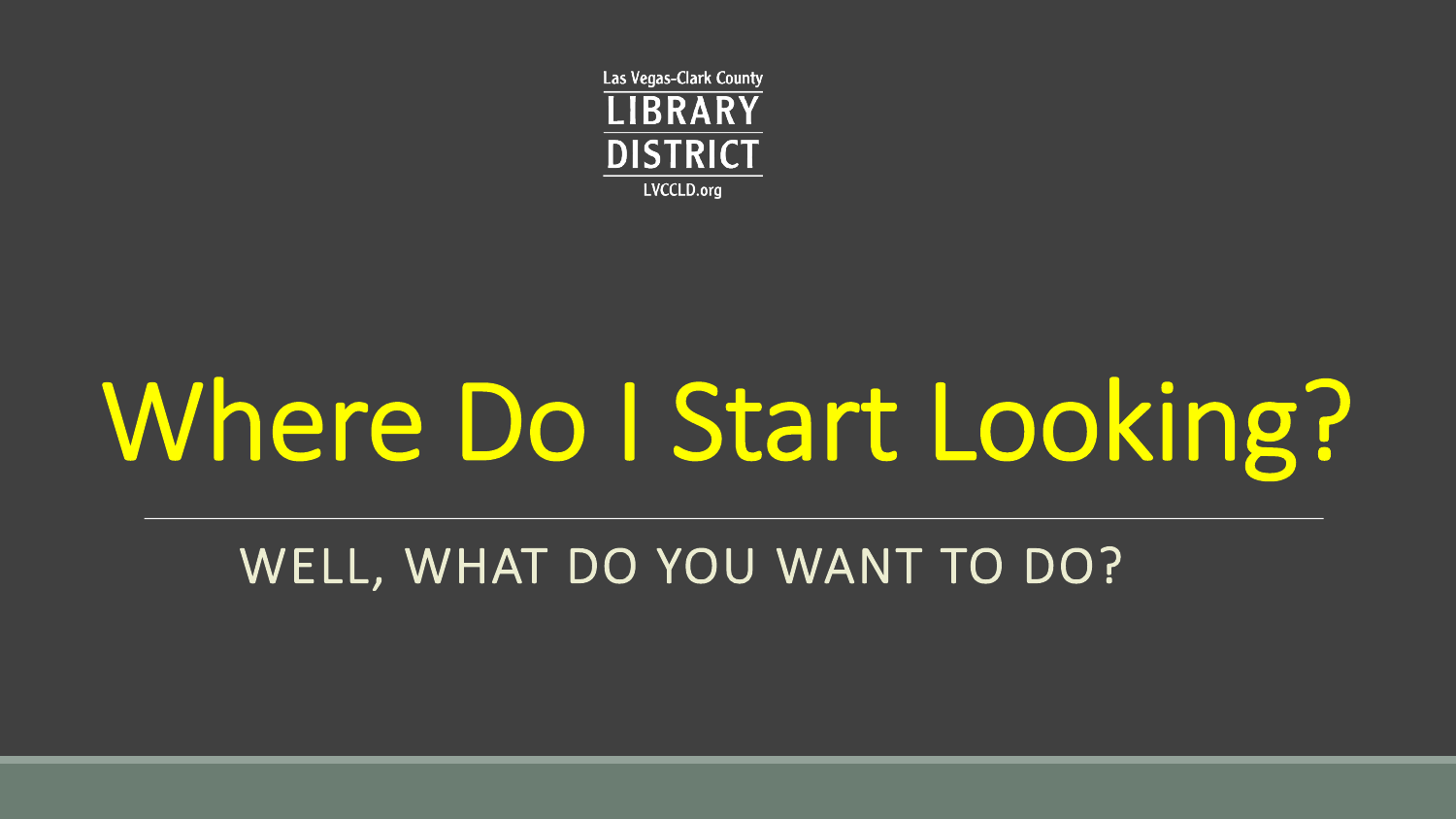## Sierra Nevada Job Corps https://www.jobcorps.gov/

#### **Designed for low-income young adults; must are:**

- Live-in facilities in Reno, NV
- "JOB CORPS IS A FEDERALLY-FUNDED COMPRE PROVIDES ESSENTIAL ACADEMIC AND CAREER PREPARES STUDENTS FOR SUCCESS IN EVERY A
- Live and work with like-minded young people by skills as well as life skills
- "Job Corps graduates either enter the workfor go on to higher education, or join the military.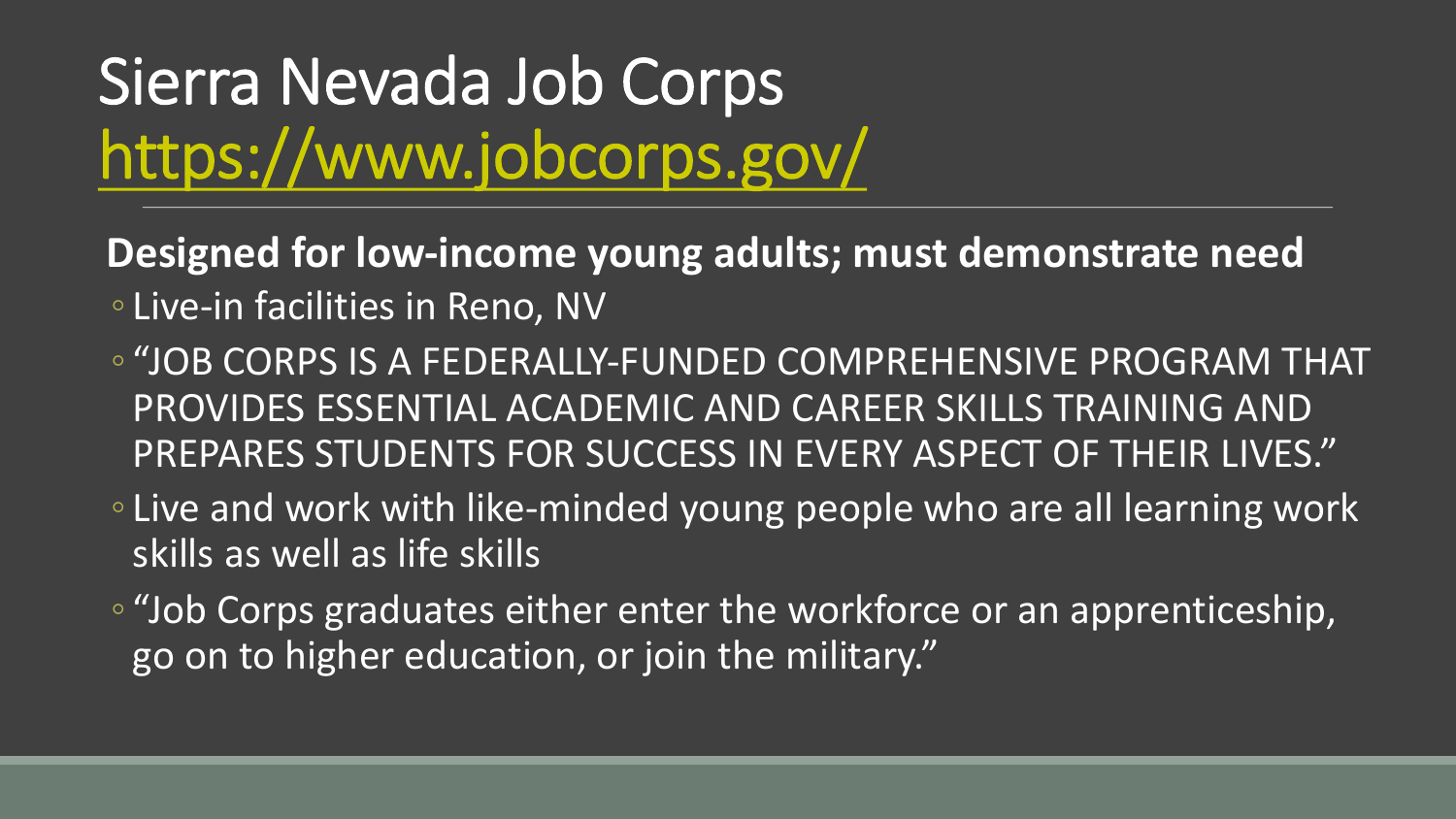## Goodwill of Las Vegas https://www.goodwill.vegas/

**Free Services** for Job Hunters like you, include ◦ Placement with over 500 local employers

- Access to hiring events and job fairs
- One-on-one personal employment development
- Mock interview assistance

Additional Need-Based Assistance if you qu

- Bus passes or gas cards
- Additional Services for Youth

### Visit a **GOODWILL CAREER CENTER** or **GOODWILL-**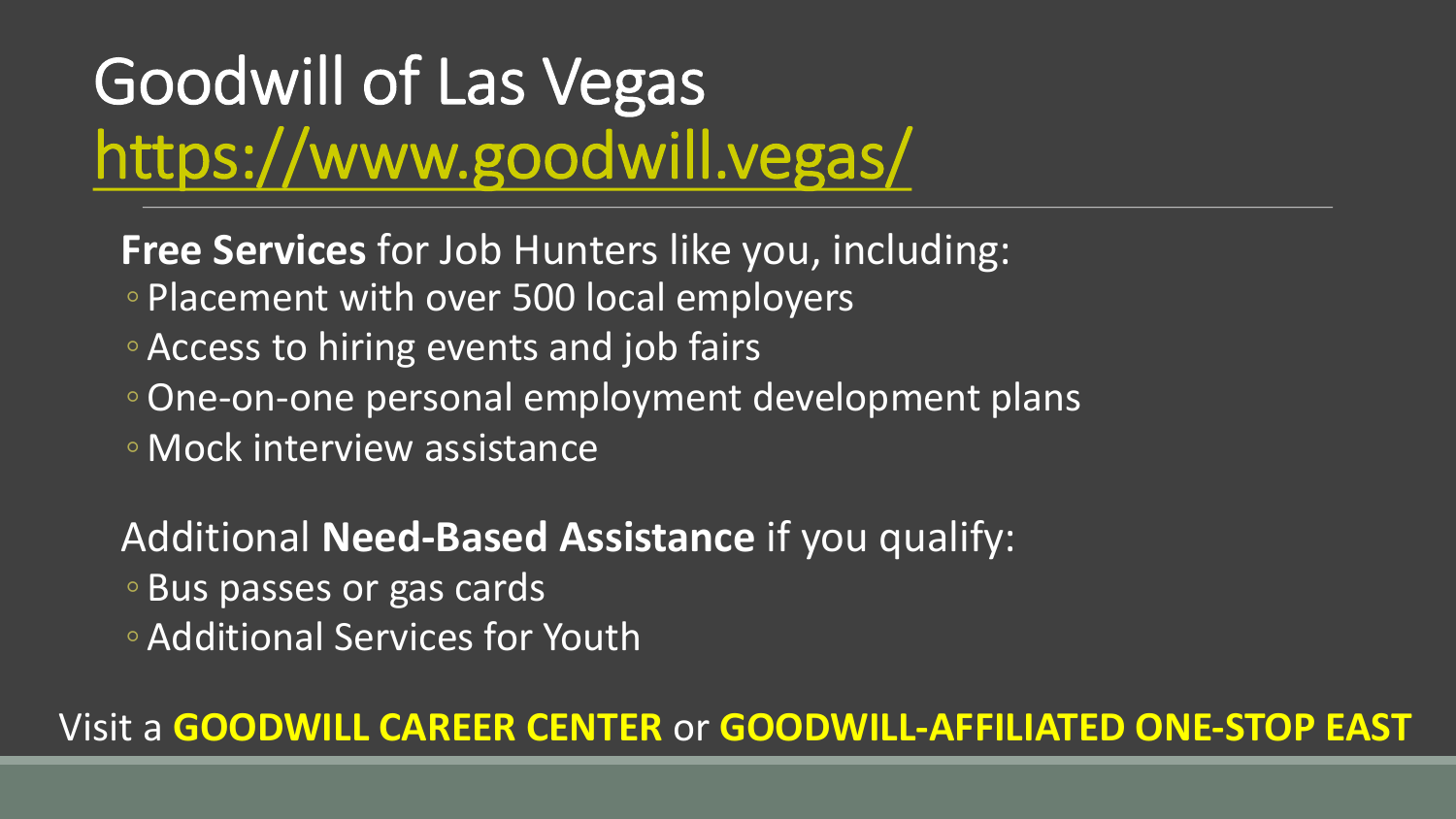## Nevada Governor's Office of Workf https://www.lifeworksnv.org/

Similar to Nevada Career Explorer, but with apprenticeship

**https://www.lifeworksnv.org/apprenticeship-fact-sheet** 

#### **[Find Apprenticeships &](https://www.lifeworksnv.org/demand-occupations) Internships**

| PLUMBING HEATING COOLING CONTRACTORS<br><b>OF NV</b>   | Registered<br>Apprenticeship | Construction | Specific date range |
|--------------------------------------------------------|------------------------------|--------------|---------------------|
| SHEET METAL LOCAL 26 JATC.                             | Registered<br>Apprenticeship | Construction | Rolling basis       |
| SHEET METAL WATERPROOFERS & MOISTURE<br><b>CONTROL</b> | Registered<br>Apprenticeship | Construction | Specific date range |
| SHEETMETAL LOCAL 88 JATC                               | Registered<br>Apprenticeship | Construction | Specific date range |
| Sierra Pacific Power                                   | Registered<br>Apprenticeship | Utilities    | Varies              |

**In-Demand Occupations & Skills**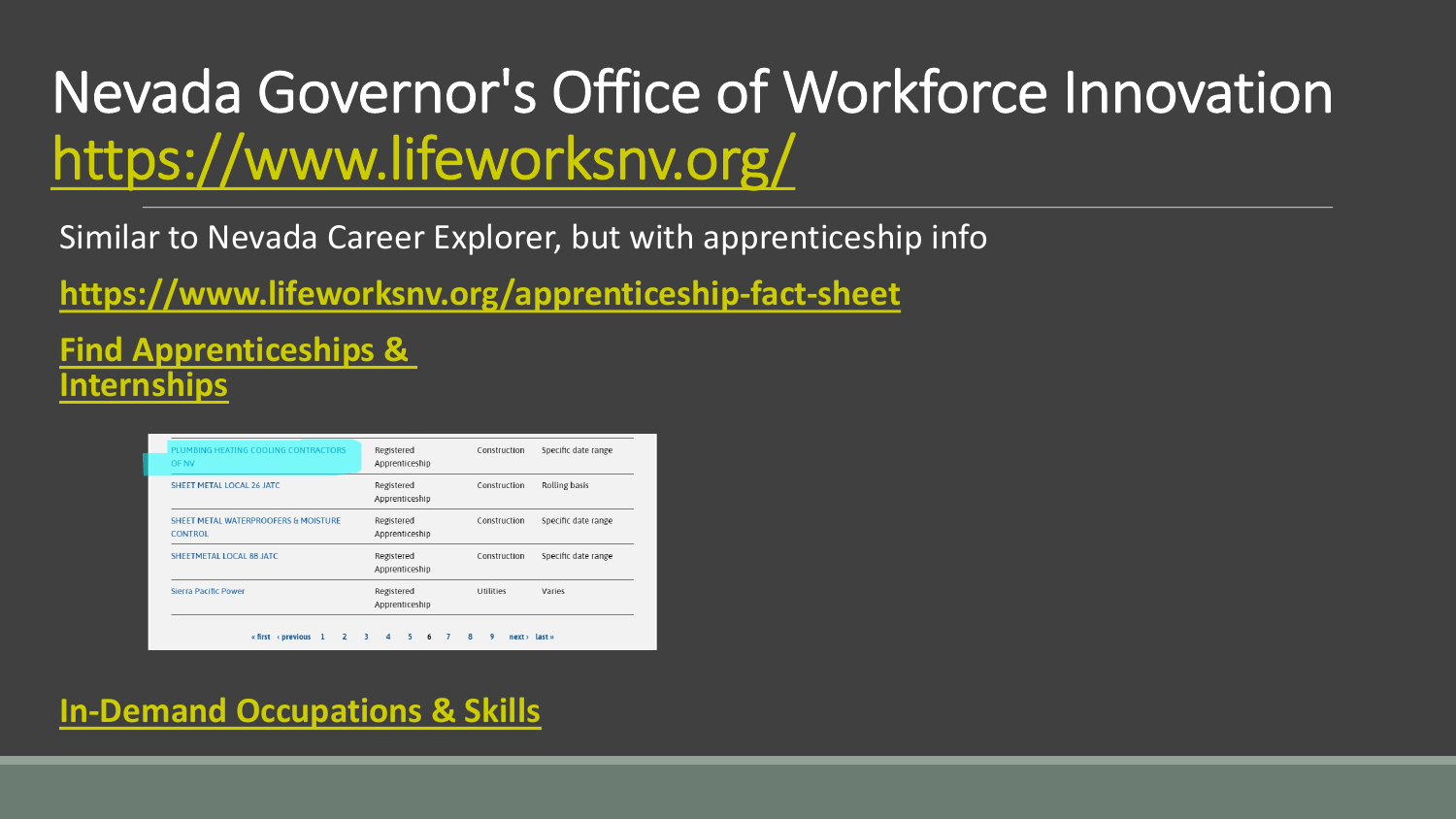## Nevada WorkForce Connect https://nvworkforceconnect



#### YOUTH

Our Programs help Youth complete their education and enter post-secondary education or employment

#### Youth v

- > General Information
- > Youth Programs
- > Community Resources
- > Youth Workshops
- > Career Pathway Models
- > Interactive Career Exploration (ICE)
- > Special Events
- > Youth Connect
- > Helpful Links
- > Need Assistance?
- > Labor Market Information
- > NV My Future!
- > Take me to the Home Page

#### NV My Future! ▼

| > General Information      |
|----------------------------|
| > Grades P-5               |
| > Grades 6-8               |
| > Grades 9-12              |
| > Career Exploration       |
| > Interactive Characters   |
| > Traitify Assessment      |
| > STEM Career Pathways     |
| > One-Stop Career Center   |
| > WIOA Youth Programs      |
| > Labor Market Information |
| > Take me to the WC Home   |
|                            |